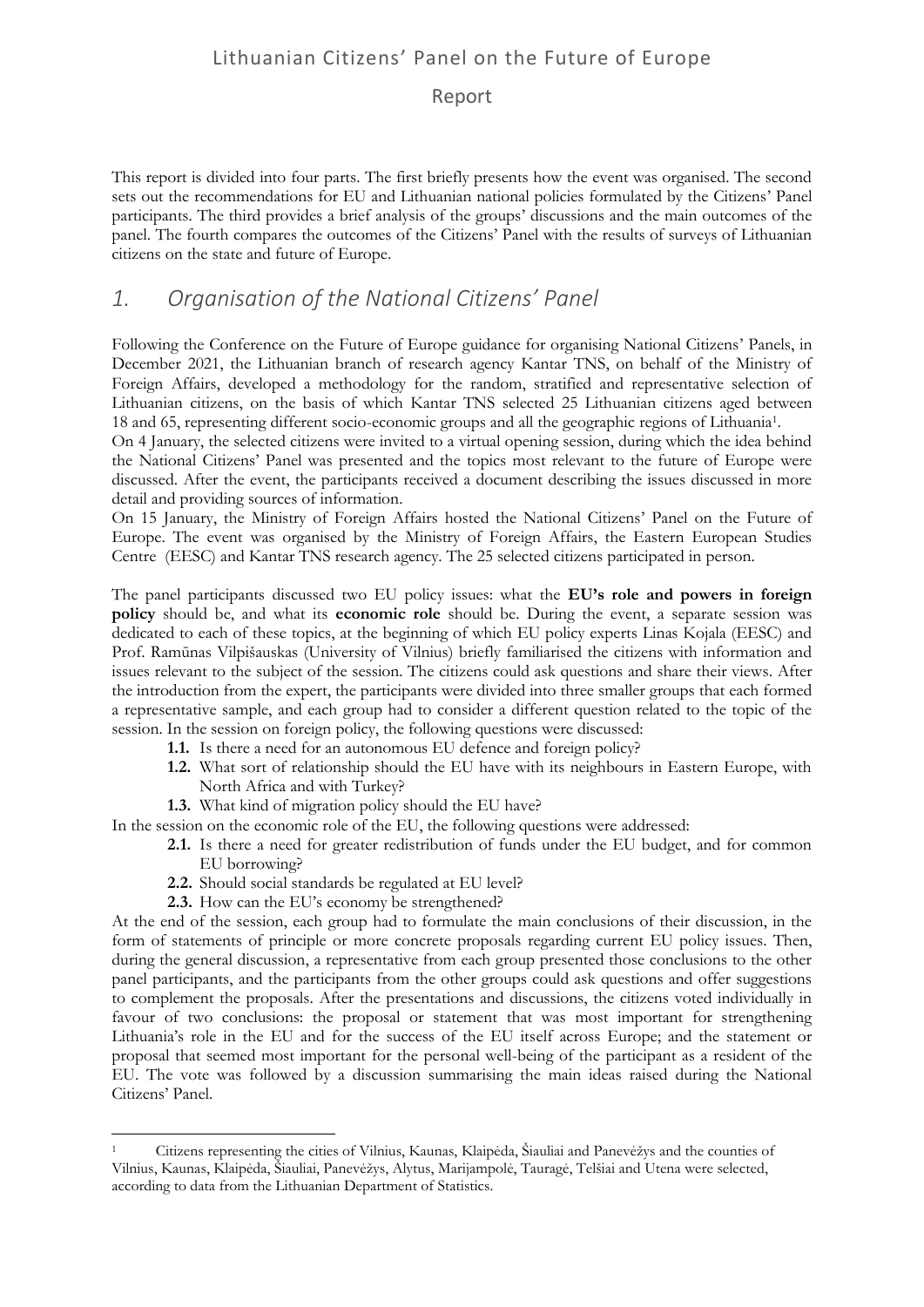In the week following the event, the experts examined the content of the discussions and refined the ideas put forward by citizens. On 25 January, a virtual summary session was held during which citizens were presented with the recommendations that had emerged from the content of their discussions. The citizens had the opportunity to state whether they supported the recommendations, to supplement their content and to rank them. This opportunity was open to all participants for one week after the summary session, during which they could send their views and comments in writing to the panel organisers.

# *2. Outcomes of the National Citizens' Panel*

This part of the report presents the outcomes of the National Citizens' Panel, i.e. the recommendations and statements formulated by the working groups on the role of the EU in foreign policy and the economy.

#### **First session: The EU's role and powers in foreign policy**

- 1. We invite the EU to develop a more effective policy towards China. Stronger support for Lithuania is needed, but Lithuania should also better align its position with its EU partners. In order to ensure a more effective alignment of interests within the EU and a unified policy on China, as well as on other foreign policy issues, we recommend that consideration be given to the possibility of creating an EU Minister for Foreign Affairs.
- 2. We recommend returning, at EU level, to the question of establishing a quota system for migrants.
- 3. We recommend that a commission dedicated to dealing with migration challenges be set up at EU level, to ensure a quicker response to migration crises, to guarantee Member States' right to explain and defend their national interests, and to draw up and implement common guidelines for migration management.
- 4. We recommend strengthening economic and humanitarian ties with North African countries, keeping their political situations in mind, in particular with a view to reducing the influence of China, Russia and other countries on the region.
- 5. We recommend strengthening ties with Eastern Europe, promoting economic measures that reach individuals.
- 6. We call for EU sanctions against foreign entities to be stricter, more targeted and to include key individuals from the sanctioned state (e.g. political leaders).
- 7. We call for the EU's common foreign and security policy to be based on the fundamental principle of solidarity between different EU Member States, European regions and societies.
- 8. We recommend that the EU review its hitherto open migration policy, which is causing security problems, driving up crime and creating closed communities within society.
- 9. We invite Lithuania to speak up more actively on migration policy issues and initiate discussions about migration challenges.
- 10. We recommend that the EU pursue an active and rigorous policy towards states that use migratory flows as a tool for hybrid attacks, by unanimously applying stricter sanctions while also talking to them with a view to de-escalating the situation.

#### **Second session: The economic role of the EU**

- 1. We recommend that the EU take various measures to enhance the security of supply of important goods: prioritising intra-EU trade, promoting the manufacture of high-tech products and further diversifying import sources. We also recommend continuing to look for new export markets.
- 2. We recommend reviewing the approach to natural gas contracts, to pursue both long- and short-term contracts. We recommend further diversifying energy supply sources.
- 3. We recommend assessing the measures of the European Green Deal and their implementation, taking into account possible negative socio-economic consequences. In working towards the objectives of the Green Deal, we recommend using energy from nuclear and natural gas in addition to renewable energy sources.
- 4. We stress that it is essential for all Member States to respect the primacy of EU law. We call for Lithuania to take a clear and principled position in this regard.
- 5. We recommend that Lithuania make greater use of best practices in EU countries, to achieve its goals of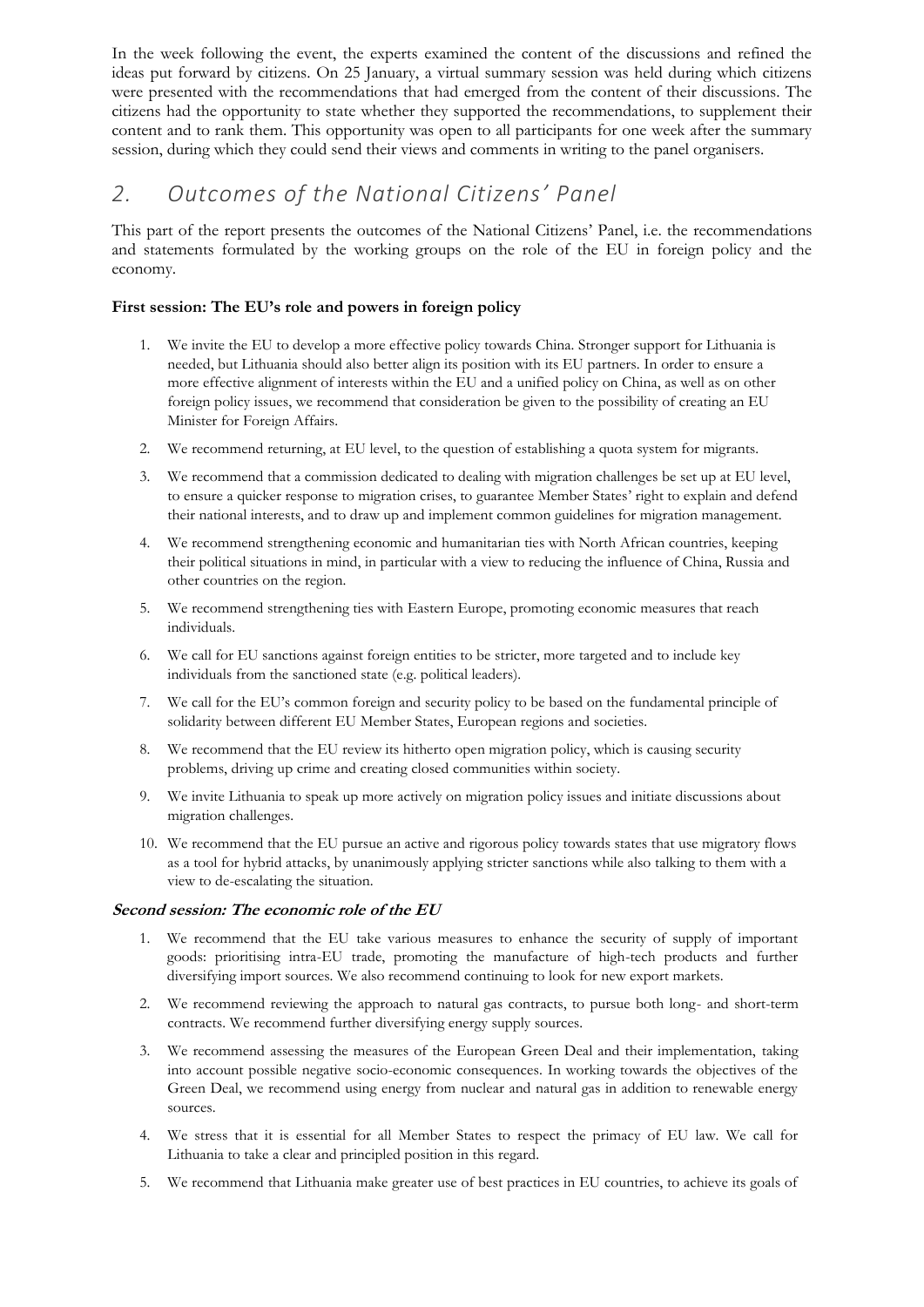higher social standards, business development and balanced and sustainable development.

- 6. We recommend that greater emphasis be placed on enhancing cybersecurity, including data infrastructure protection.
- 7. We recommend that the EU and its Member States prioritise the promotion of economic literacy among citizens, education and the dissemination of information.
- 8. We recommend that new EU trade agreements include ambitious social, labour and health standards. We recommend setting guidelines at EU level as to what social media platforms are required to do and what they may not do in their management of user information and personal data.
- 9. We recommend that further consideration be given to common borrowing at EU level, with a view to creating more favourable borrowing conditions. We also recommend developing financially sustainable and responsible policies that reduce Member States' need to borrow.
- 10. We recommend strengthening oversight of the absorption and use of EU funds, starting with municipalities, and consolidating the current practice of adjusting the use of funds. Since the objective circumstances of the beneficiaries of EU funding can change, it is very important to balance the need for transparency with the need for flexibility.
- 11. We recommend that Lithuania continue to actively promote business development and investment in its regions.

# *3. Analysis of the discussions and outcomes of the National Citizens' Panel*

Participants in the National Citizens' Panel considered the most important issues currently relevant to Lithuania (ones which are widely debated in national politics and the media) and their possible solutions. The vote on the panel's most important conclusions showed that almost 45 % of the total votes in both sessions were given to proposals on two topics: relations with China and management of migration flows (see table below). The issue of energy policy also received a great deal of attention: although there was only one proposal on this subject, it received almost 10 % of all the participants' votes. These voting results suggest that citizens' perception of the future of Europe may be determined by existing (national) political problems and current affairs.

| Recommendation                                            |                                                                                                                                                                                                                                                                                                                                 | <b>Votes</b>                                       |  |
|-----------------------------------------------------------|---------------------------------------------------------------------------------------------------------------------------------------------------------------------------------------------------------------------------------------------------------------------------------------------------------------------------------|----------------------------------------------------|--|
| First session: The EU's role and powers in foreign policy |                                                                                                                                                                                                                                                                                                                                 |                                                    |  |
| 1.                                                        | We invite the EU to develop a more effective policy towards China. The support<br>Lithuania is currently receiving is insufficient, but Lithuania has also not                                                                                                                                                                  | 11 (22.9 %)                                        |  |
|                                                           | sufficiently aligned its position with its EU partners. In order to ensure a more<br>effective alignment of interests within the EU and a unified policy on China, as<br>well as on other foreign policy issues, we recommend that consideration be given<br>to the possibility of creating an EU Minister for Foreign Affairs. | 8 important for Europe as<br>a whole, 3 personally |  |
| 2.                                                        | We recommend returning, at EU level, to the question of establishing a quota<br>system for migrants.                                                                                                                                                                                                                            | $9(18.8\%)$                                        |  |
|                                                           |                                                                                                                                                                                                                                                                                                                                 | 9 important for Europe as<br>a whole               |  |
| 3.                                                        | We recommend that a commission dedicated to dealing with migration<br>challenges be set up at EU level, to ensure a quicker response to migration crises,                                                                                                                                                                       | 7 (14.6 %)                                         |  |
|                                                           | to guarantee Member States' right to explain and defend their national interests,<br>and to develop and implement common guidelines for management of migrants.                                                                                                                                                                 | 3 important for Europe as<br>a whole, 4 personally |  |
| 4.                                                        | We recommend strengthening economic and humanitarian ties with North<br>African countries, keeping their political situations in mind, in particular with a                                                                                                                                                                     | 6 (12.5 %)                                         |  |
|                                                           | view to reducing the influence of China, Russia and other countries on the<br>region.                                                                                                                                                                                                                                           | 6 important personally                             |  |
| 5.                                                        | We recommend strengthening ties with Eastern Europe, taking economic<br>measures that reach individuals.                                                                                                                                                                                                                        | 5 $(10.4\%)$                                       |  |
|                                                           |                                                                                                                                                                                                                                                                                                                                 | 5 important personally                             |  |
| Second session: The economic role of the EU               |                                                                                                                                                                                                                                                                                                                                 |                                                    |  |
| 1.                                                        | We recommend that the EU take a range of steps to enhance the security of                                                                                                                                                                                                                                                       | $9(19.6\%)$                                        |  |
|                                                           | supply of important goods: prioritising intra-EU trade, promoting the                                                                                                                                                                                                                                                           |                                                    |  |
|                                                           | manufacture of high-tech products within the EU and further diversifying                                                                                                                                                                                                                                                        | 3 important for Europe as                          |  |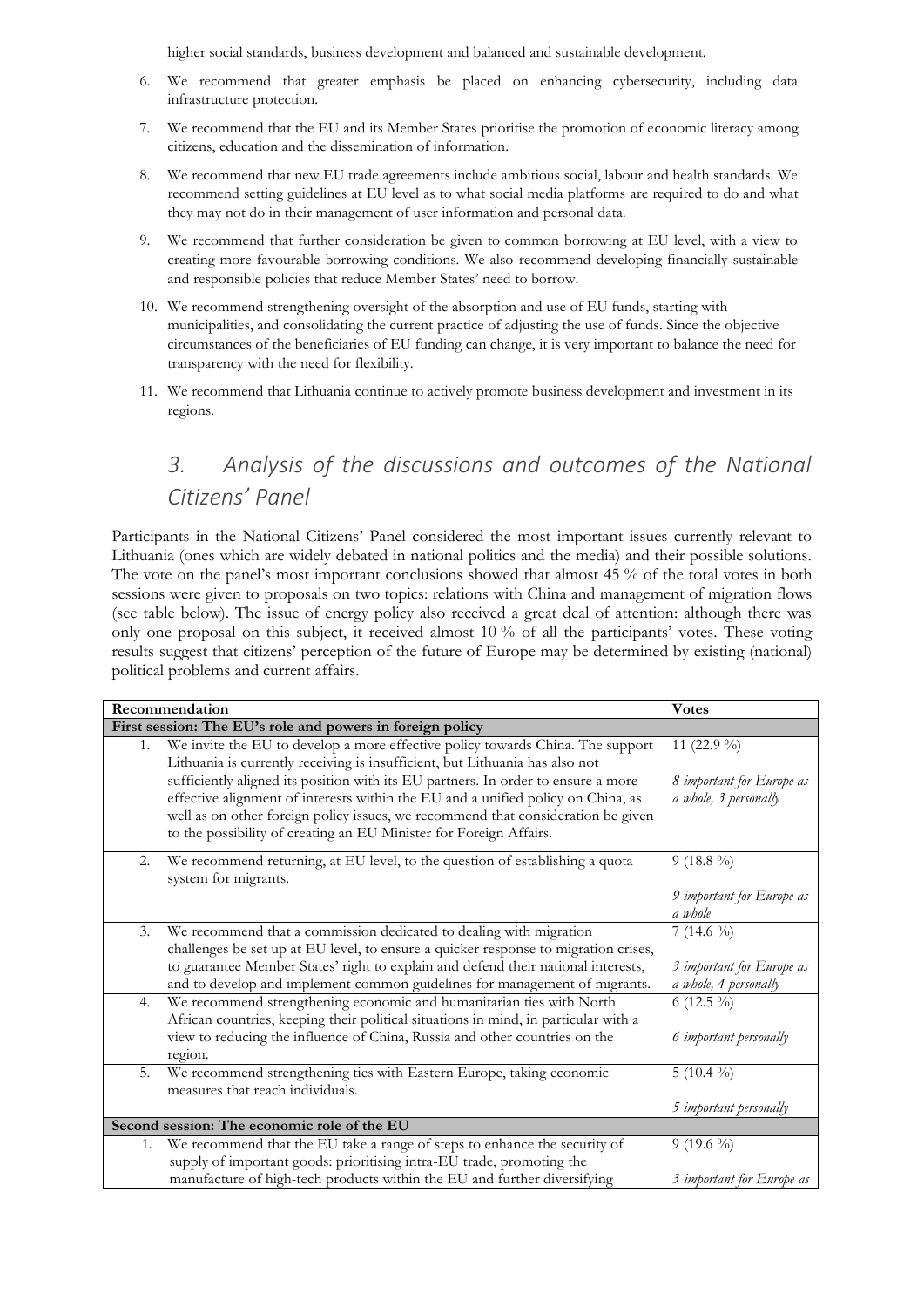|    | import sources. We also recommend exploring new export markets.                    | a whole, 6 personally         |
|----|------------------------------------------------------------------------------------|-------------------------------|
|    | 2. We recommend reviewing the approach to natural gas contracts, to pursue both    | $9(19.6\%)$                   |
|    | long- and short-term contracts. We recommend further diversifying energy           |                               |
|    | supply sources.                                                                    | 9 important for Europe as     |
|    |                                                                                    | a whole                       |
| 3. | We recommend assessing the measures of the European Green Deal and their           | 6 (13 $\%$ )                  |
|    | implementation, taking into account possible negative socio-economic               |                               |
|    | consequences. In working towards the objectives of the Green Deal, we              | 6 <i>important</i> personally |
|    | recommend using energy from nuclear and natural gas in addition to renewable       |                               |
|    | energy sources.                                                                    |                               |
| 4. | We stress that it is important for all Member States to respect the primacy of EU  | 4 $(8.7\frac{9}{0})$          |
|    | law. We call for Lithuania to take a clear and principled position in this regard. |                               |
|    |                                                                                    | 2 important for Europe as     |
|    |                                                                                    | a whole, 2 personally         |

Moreover, the issues that matter most to citizens – relations with China, migration and energy – are not of an ad hoc nature: how they are resolved will have a big impact on Europe's long-term future. Accordingly, the fact that current affairs are likely to be at the forefront of citizens' minds when they think about the future is not problematic. As the future is built in many small steps starting today, understanding citizens' basic expectations in the short term is a prerequisite for being able to manage long-term processes and solve problems in a sustainable way. This reasoning underpins the below analysis of the main outcomes of the National Citizens' Panel.

The highest total number of votes (11, or close to 12 %) went to the statement that **the EU needs a more effective policy towards China**. This overall conclusion encompassed a number of more specific statements. Firstly, participants stressed that the EU support provided thus far to Lithuania in the face of economic pressure from China had been insufficient. Secondly, the representatives of the group that delivered the conclusion stressed that Lithuania also needed to step up its coordination of its policy towards China with its EU partners, especially because trade with China remained important for the EU as a whole. Thirdly, citizens put forward the idea that establishing the post of an EU Minister for Foreign Affairs could help to coordinate positions and shape common policies on China and other issues more effectively. Eight participants identified this conclusion as particularly important for Europe as a whole and three as important for themselves personally.

The issue of relations with China is closely linked to two other proposals that received a high number of citizens' votes. Nine participants voted in favour of the conclusion drawn during the second session that **the EU needs to strengthen security of supply** (three participants indicated that this was of great importance for Europe as a whole and six others that it was personally important for them). This conclusion, too, encompassed several facets. Firstly, citizens stressed the need to prioritise EU markets, which were characterised by reliable suppliers and higher product standards. Secondly, participants stressed the need to promote high-tech production capacities within Europe itself. Thirdly, citizens were in favour of further diversifying import sources. In formulating these recommendations, those taking part in the discussion continually referred to China as a factor: security threats associated with Chinese products, dependence on the supply of raw materials from China for manufacturing high-tech products, and China's practice of copying or stealing technologies from Western companies operating in its market. A further six votes ('personally important') went to the proposal to **develop the EU's economic and humanitarian cooperation with North African countries**, because it was important to reduce the influence of China, as well as Russia and other unfriendly states, in those countries.

The results of the voting also revealed citizens' concerns about migration issues. In the area of foreign policy, two of the three conclusions that received the most votes centred on migration. Nine participants voted in favour of the proposal that **the EU should revisit the possibility of setting up a system of compulsory migrant quotas for Member States** (they all stressed the particular importance of this proposal for the whole of Europe). The participants who formulated the conclusion were in favour of basing national quotas on population and allocating EU co-financing to provide for the migrants distributed according to the quotas. A further seven participants voted in favour of the proposal to **set up a permanent functional commission at EU level to address migration issues, to which representatives of the Member States would be delegated** (three considered the proposal of particular importance for Europe as a whole and four personally important for them). Participants stressed that such an body could speed up the EU's response to migration crises, while ensuring an appropriate balance between respect for common EU principles and the right of Member States to defend their national interests and security.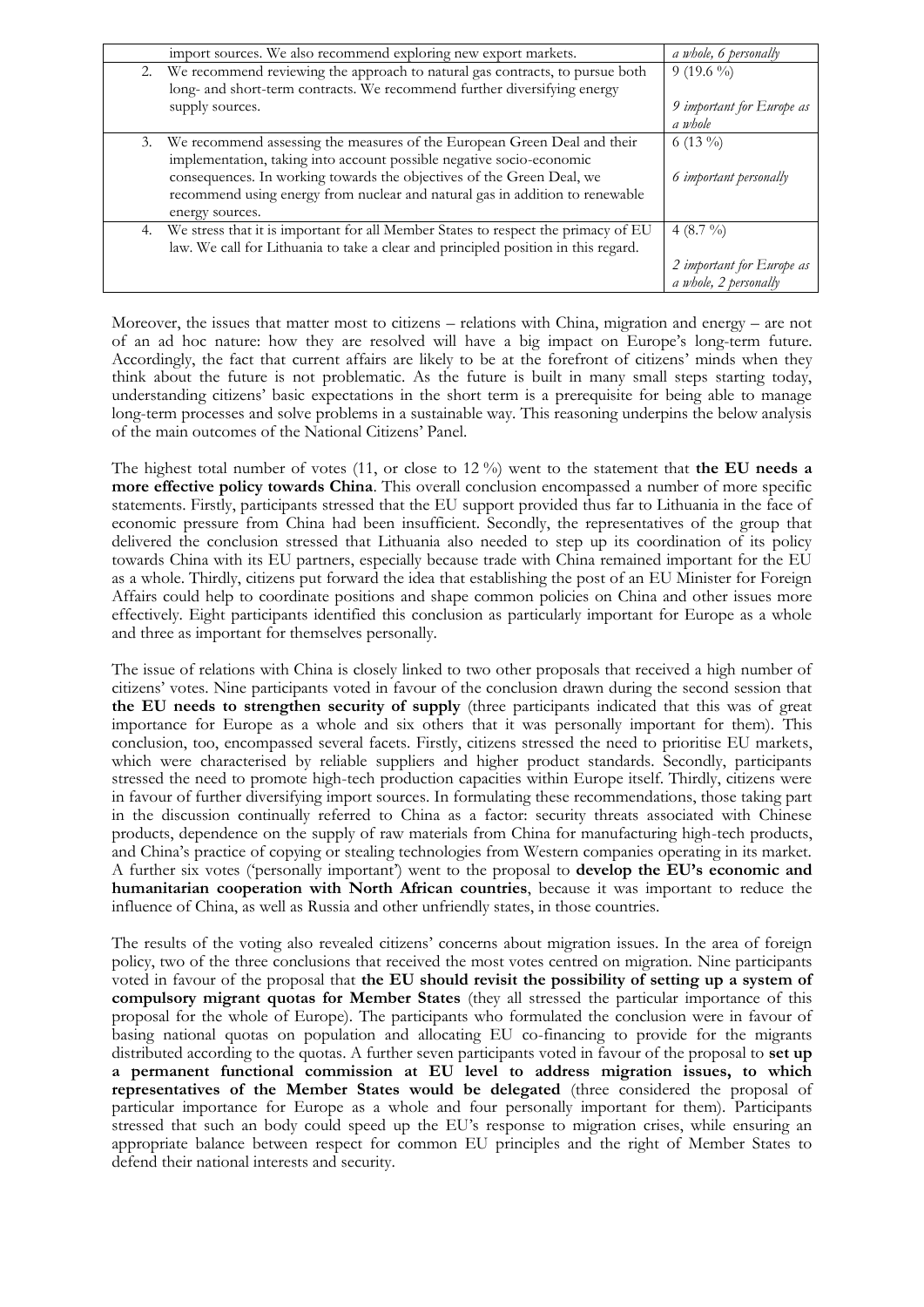During their discussions on migration policy, participants discussed two different crises in the management of migration flows: the 2016 Mediterranean migration crisis and the 2021 Belarusian hybrid attack on Lithuania, Latvia and Poland, when Minsk exploited flows of migrants from the Middle East and Africa. A number of panel participants said that the 2016 crisis had seemed distant and irrelevant, both for them and for Lithuania as a whole, and that the proposal first put forward at that time to set up a migrant quota system had not seemed appropriate. According to the participants, the experience of a hybrid attack had brought migration in Eastern Europe into focus and led to a fresh assessment of quotas as an appropriate, effective and solidarity-based migration policy instrument. Several participants stressed that when confronted with the 2021 crisis it became difficult to distinguish between refugees, migrants and persons posing security threats entering the country's territory. All participants in the debate agreed that the current 'open' EU migration policy did not sufficiently take into account the threats posed by migration, the national interests of the Member States, the capacity to integrate migrants, etc. The citizens also criticised the EU for its slow or negative response to Lithuania's needs, including its refusal to finance the construction of a barrier at the external border.

In conclusion, the two most prominent policy issues for Lithuania in 2021 – relations with China and the management of migration flows – are prompting Lithuanian citizens to demand greater EU involvement and more effective common policy. Citizens are concerned about China's policy and its growing influence in Europe and the EU's neighbourhood. It must be acknowledged that China's economic influence compels Europe to seek appropriate balanced policy measures. The main solution, according to the citizens, is to strengthen common EU foreign policy instruments, industrial policy and cooperation with neighbours. Similarly, citizens identified united action at EU level, including a possible new quota system for migrants, as probably the most appropriate way to avoid the security threats posed by migration and to manage migration flows to Europe quickly and effectively. The participants in the Citizen's Panel took the view that a stronger and more closely coordinated common EU policy would be the best response to the increasing pressure from China and the hybrid attack by Belarus.

The panel participants' views on these crises can be compared with their proposals on energy and climate policy issues. At the end of 2021, many Lithuanian citizens were directly confronted with the challenge of rising heating costs, and the energy price crisis quickly became one of Lithuania's most important current issues. Concerns about energy prices were also reflected in how the panel participants voted: nine citizens even voted in favour of the conclusion that this was the most important topic for Europe as a whole. The participants' main recommendation was to **review Member States' current practices in concluding energy supply contracts with different suppliers with a view to concluding both long-term and short-term contracts**. In other words, citizens supported a policy of energy diversification, but did not make any recommendations for a common EU policy and did not recommend further integration of energy policy.

As regards climate policy, citizens recommended **evaluating the measures of the European Green Deal in terms of their expected socio-economic impact and ambition**. Six participants voted in favour of that proposal, all of them classing it as personally important. Some participants worried that the 'green transition' was being carried out too quickly and argued that Lithuania needed to assess more carefully whether such policies might be detrimental to the needs of the country and its citizens. The need to use nuclear energy and natural gas alongside renewable energy sources was also raised by several participants. In support of their position, they referred to Germany's decision to continue using natural gas and tap the potential of the new generation of so-called modular nuclear power plants. In their discussions of climate policy, the panel participants thus prioritised Member States' policies designed to meet national needs, rather than an ambitious common EU climate governance policy.

Given the relatively small number of participants in the panel and the citizens' different responses (more united action or more flexibility) to different types of crises, it would not be appropriate here to consider generalised and more widely applied measures. However, this trend in opinions may yield interesting topics for further research into the attitudes of Lithuanian citizens to EU integration issues, which should take into account changes and differences in citizens' attitudes towards autonomous EU policies and institutional measures.

## *4. Outcomes of the Citizens' Panel in the broader context of Lithuanian public opinion*

To put the outcomes of the National Citizen's Panel in context, this last section of the report compares them briefly with the results of two relevant public opinion polls and the interim results of other